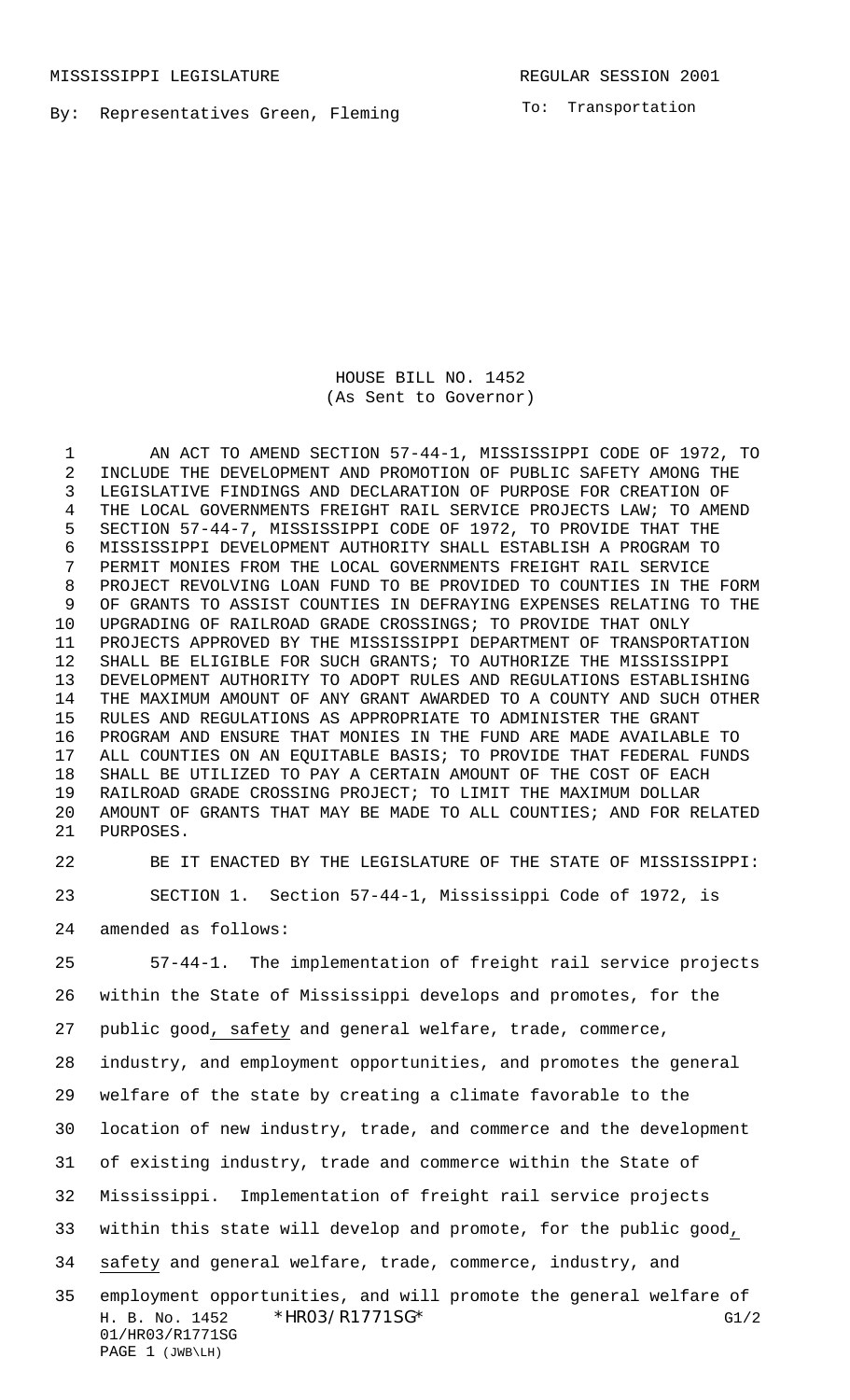the state. It is therefore in the public interest and is vital to the public welfare of the people of Mississippi, and it is declared to be the public purpose of this chapter to so develop freight rail service projects within this state.

 SECTION 2. Section 57-44-7, Mississippi Code of 1972, is amended as follows:

 57-44-7. (1) There is created a special fund in the State Treasury to be designated as the "Local Governments Freight Rail Service Project Revolving Loan Fund," which fund shall consist of such monies as provided in Sections 57-44-11 through 57-44-39. The fund shall be maintained in perpetuity for the purposes established in this chapter. Unexpended amounts remaining in the fund at the end of a fiscal year shall not lapse into the State General Fund, and any interest earned on amounts in the fund shall be deposited to the credit of the fund. Monies in the fund may not be used or expended for any purpose except as authorized under this chapter. However, the Mississippi Development Authority, in 53 order to promote the safety of the general public, shall establish a program to permit monies from the Local Governments Freight Rail Service Project Revolving Loan Fund to be provided to counties in the form of grants to assist counties in defraying expenses relating to the upgrading of railroad grade crossings. Only projects approved by the Mississippi Department of Transportation shall be eligible for such grants. The Mississippi Development Authority, by rule and regulation, shall establish the maximum amount of any grant awarded to a county and may establish such other rules and regulations as it deems appropriate or necessary to administer the grant program and ensure that monies in the fund are made available to all counties on an equitable basis. Federal funds shall be utilized to pay not less than five percent (5%) of the cost of each project. However, the maximum amount of such grants to all counties may not exceed Five Million Dollars (\$5,000,000.00), in the aggregate.

H. B. No. 1452 \*HR03/R1771SG\* 01/HR03/R1771SG PAGE 2 (JWB\LH)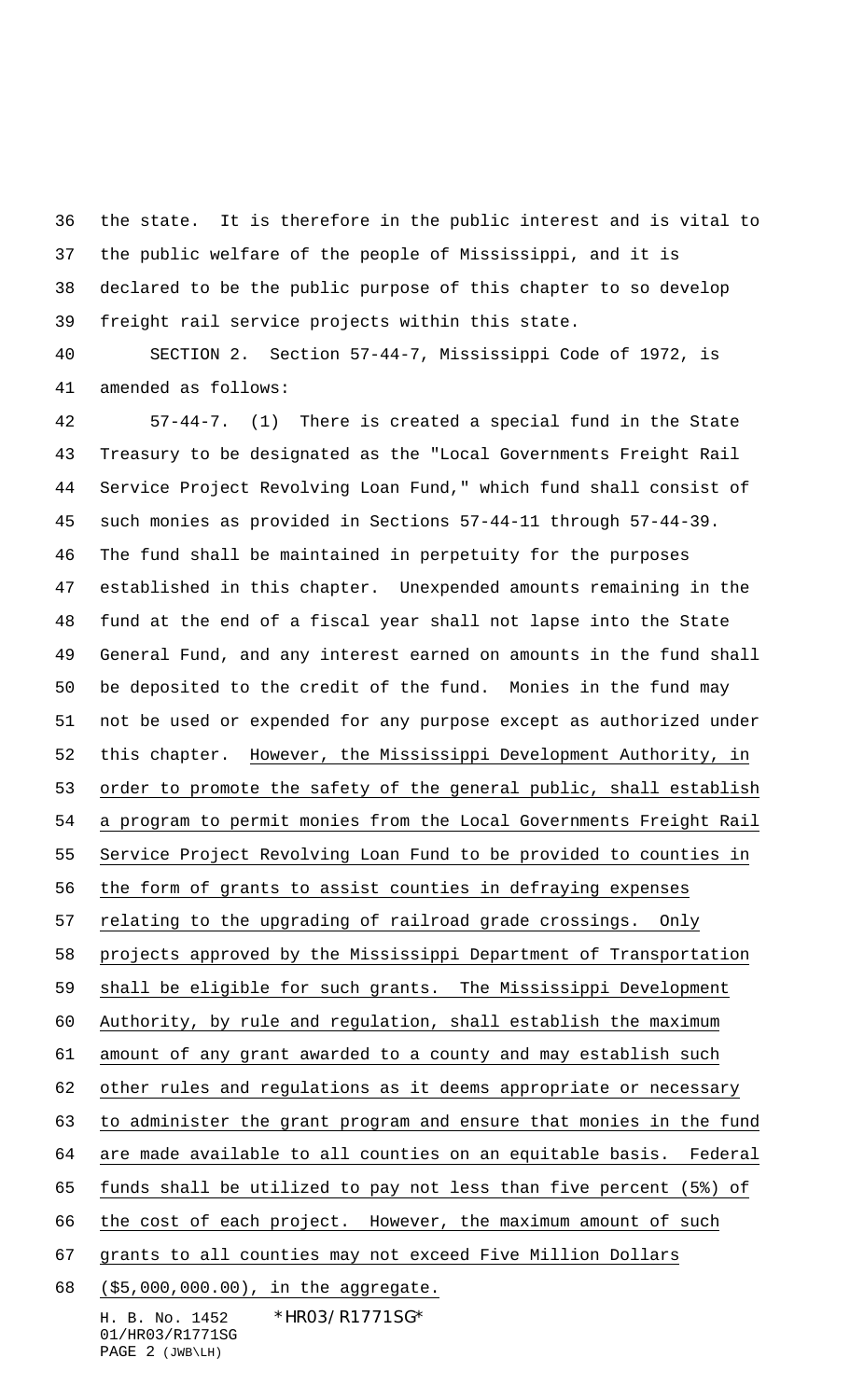(2) The Mississippi Development Authority shall establish a loan program by which loans, at a rate of interest not to exceed one percent (1%) less than the federal reserve discount rate, may be made available to counties and incorporated municipalities to provide loans to counties and incorporated municipalities which may be used by the governing authorities of such counties and municipalities to provide loans to railroad corporations for freight rail service projects. Loans from the revolving fund may be made to counties and municipalities as set forth in a loan agreement in amounts established by the Mississippi Development 79 Authority. The Mississippi Development Authority may establish a maximum amount for any loan in order to provide for broad and equitable participation in the program.

 (3) A county that receives a loan from the revolving fund shall pledge for repayment of the loan any part of the homestead exemption annual tax loss reimbursement to which it may be entitled under Section 27-33-77. An incorporated municipality that receives a loan from the revolving fund shall pledge for repayment of the loan any part of the sales tax revenue distribution to which it may be entitled under Section 27-65-75. Each loan agreement shall provide for (i) monthly payments, (ii) semiannual payments or (iii) other periodic payments, the annual total of which shall not exceed the annual total for any other year of the loan by more than fifteen percent (15%). The loan agreement shall provide for the repayment of all funds received within not more than fifteen (15) years from the date of project completion.

H. B. No. 1452 \*HR03/R1771SG\* 01/HR03/R1771SG PAGE 3 (JWB\LH) (4) The State Auditor, upon request of the Mississippi Development Authority, shall audit the receipts and expenditures of a county or an incorporated municipality whose loan payments appear to be in arrears, and if he finds that the county or municipality is in arrears in such payments, he shall immediately notify the Executive Director of the Department of Finance and